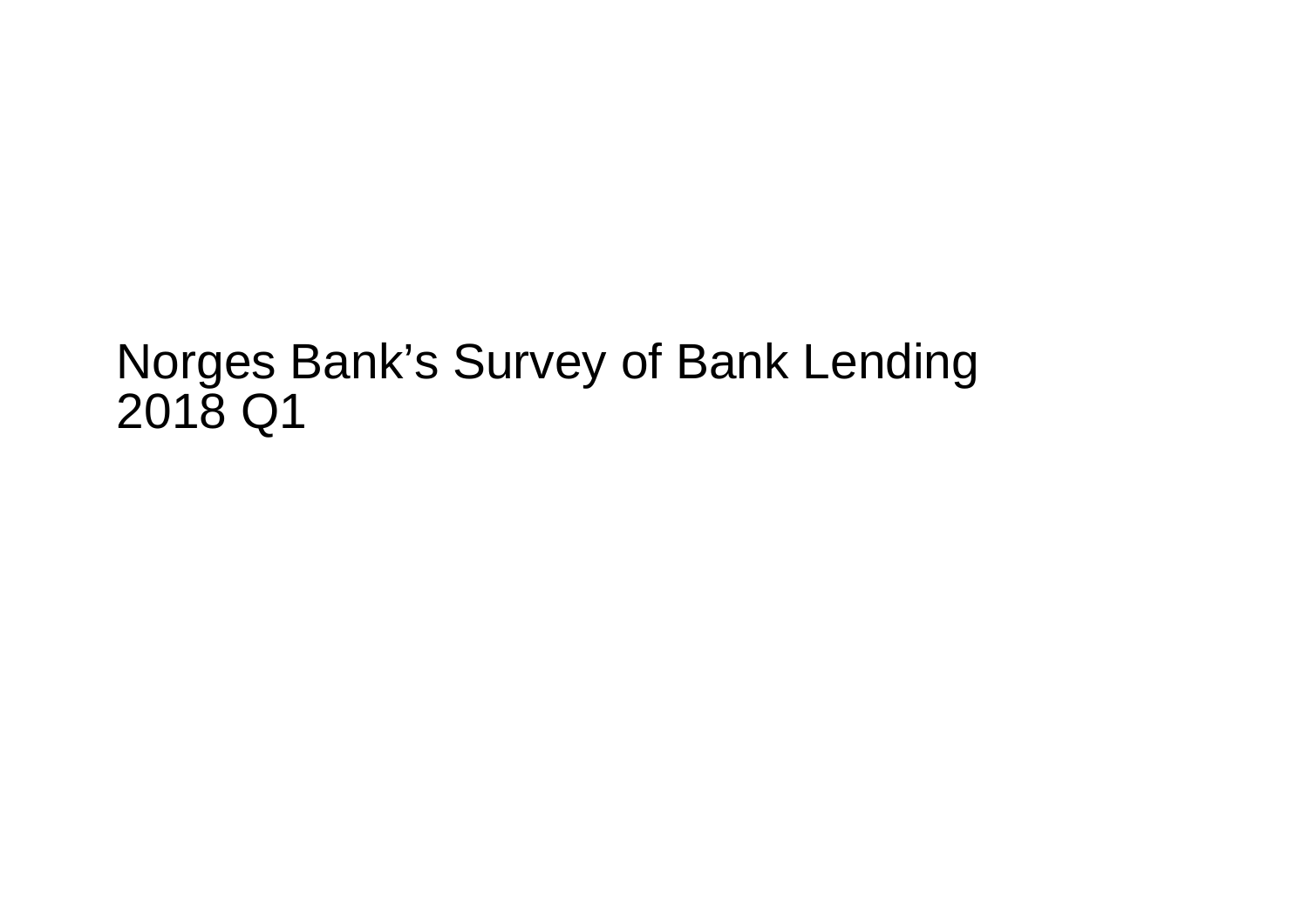Chart 1 Credit demand from households<sup>1</sup> and non-financial enterprises<sup>2</sup>. Change from previous quarter.³ 2007 Q4 - 2018 Q2



<sup>1</sup> Residential mortgages.

² Total credit to non-financial enterprises.

 $3$  2/1 = Up a lot/a little, 0 = Approx. unchanged, -1/-2 = Down a little/a lot.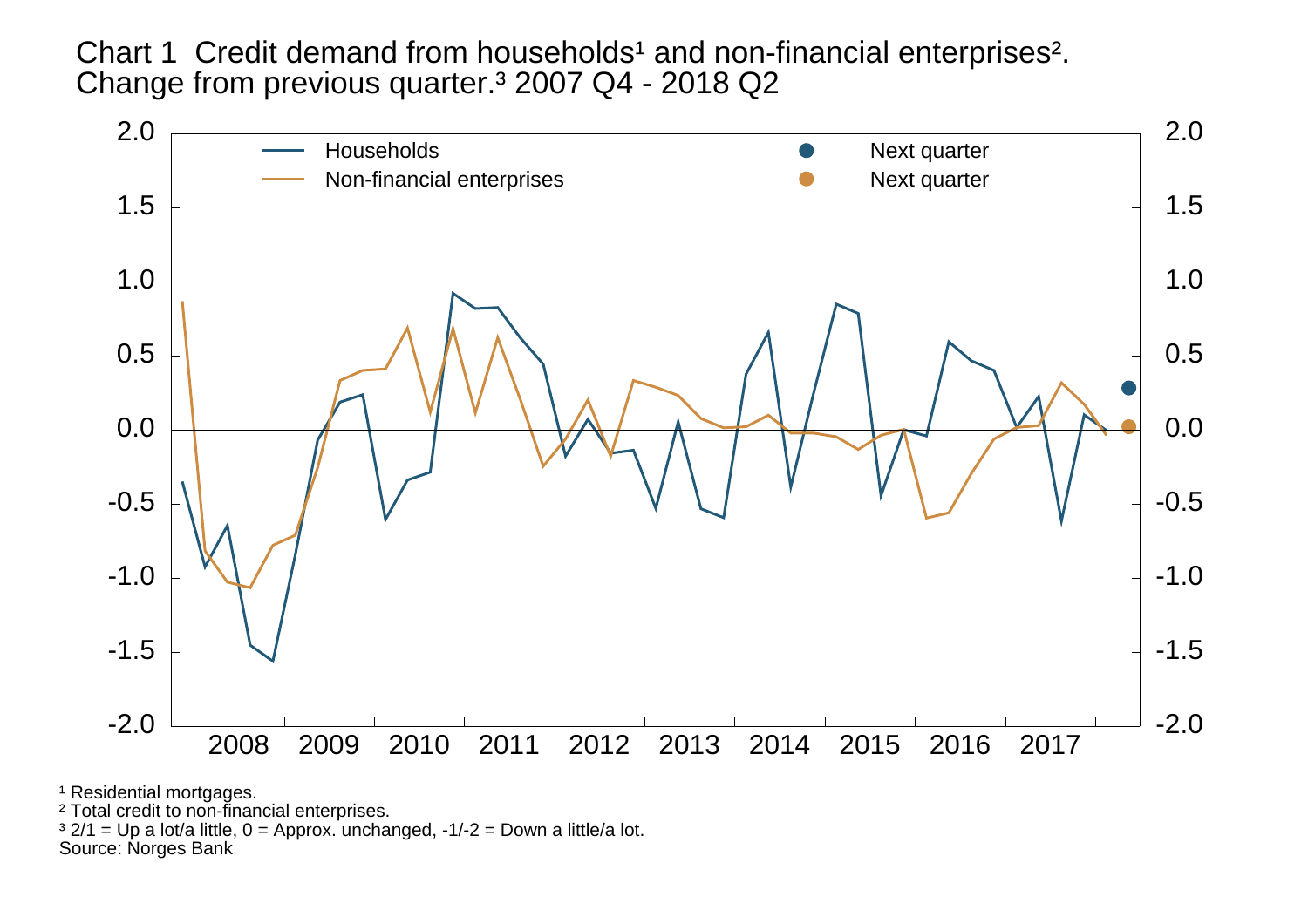Chart 2 Credit standards for households<sup>1</sup> and non-financial enterprises<sup>2</sup>. Change from previous quarter.³ 2007 Q4 - 2018 Q2



<sup>1</sup> Residential mortgages.

² Total credit to non-financial enterprises.

<sup>3</sup> 2/1 = Much/Somewhat easier to obtain credit,

0 = Approx. unchanged, -1/-2 = Somewhat/Much tighter credit standards.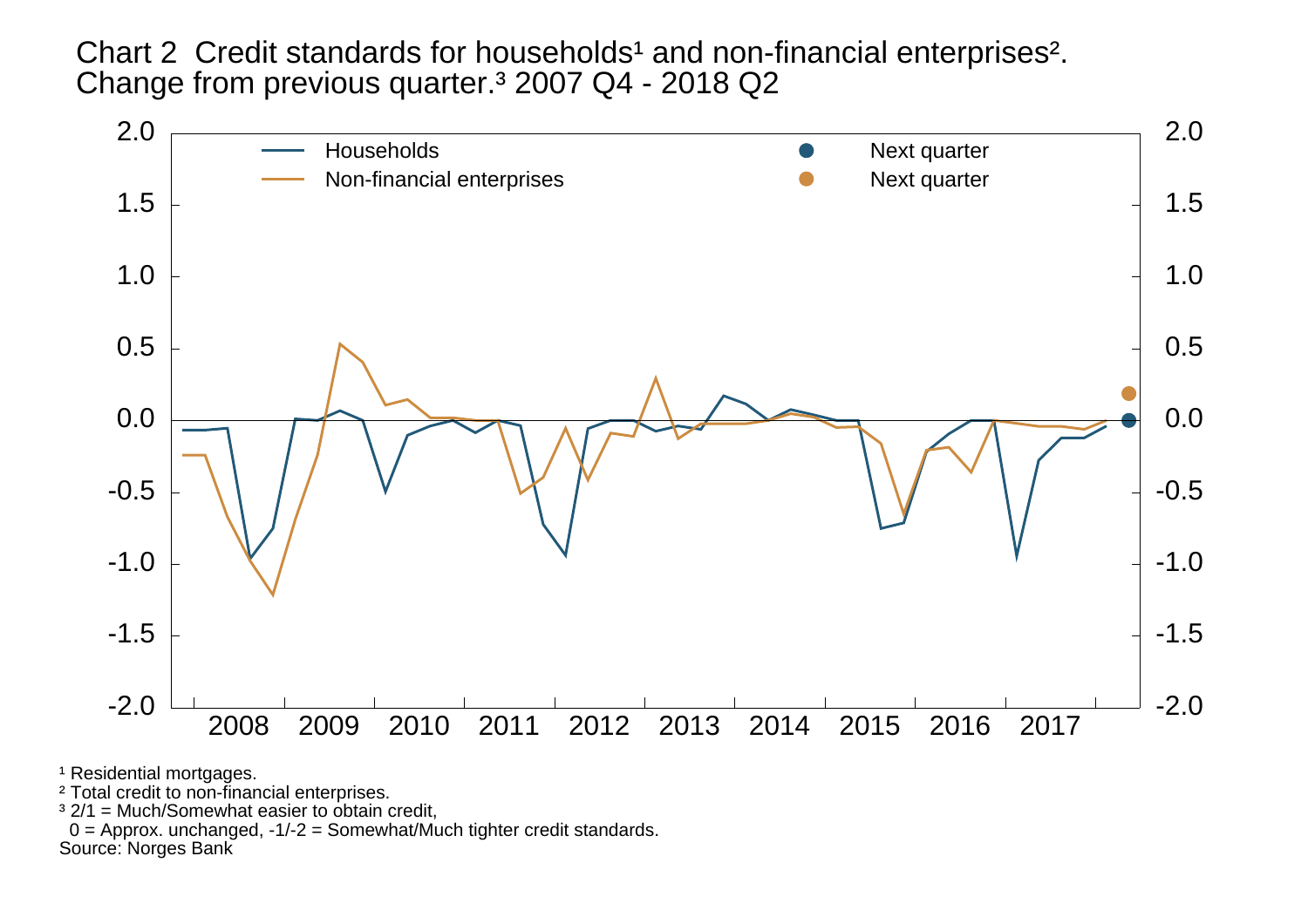Chart 3 Household residential mortgage demand.<sup>1</sup> Change from previous quarter.² 2017 Q4 - 2018 Q2



<sup>1</sup> Blue bars show reported developments for the relevant quarter. Red dots show expected developments, reported the previous quarter.

<sup>2</sup> 2/1 = Up a lot/a little, 0 = Approx. unchanged, -1/-2 = Down a little/a lot.<br><sup>3</sup> Aggregate demand refers to the sum of demand for first-home mortgages, fixed-rate mortgages and all other residential mortgages (the latter is the largest component).Source: Norges Bank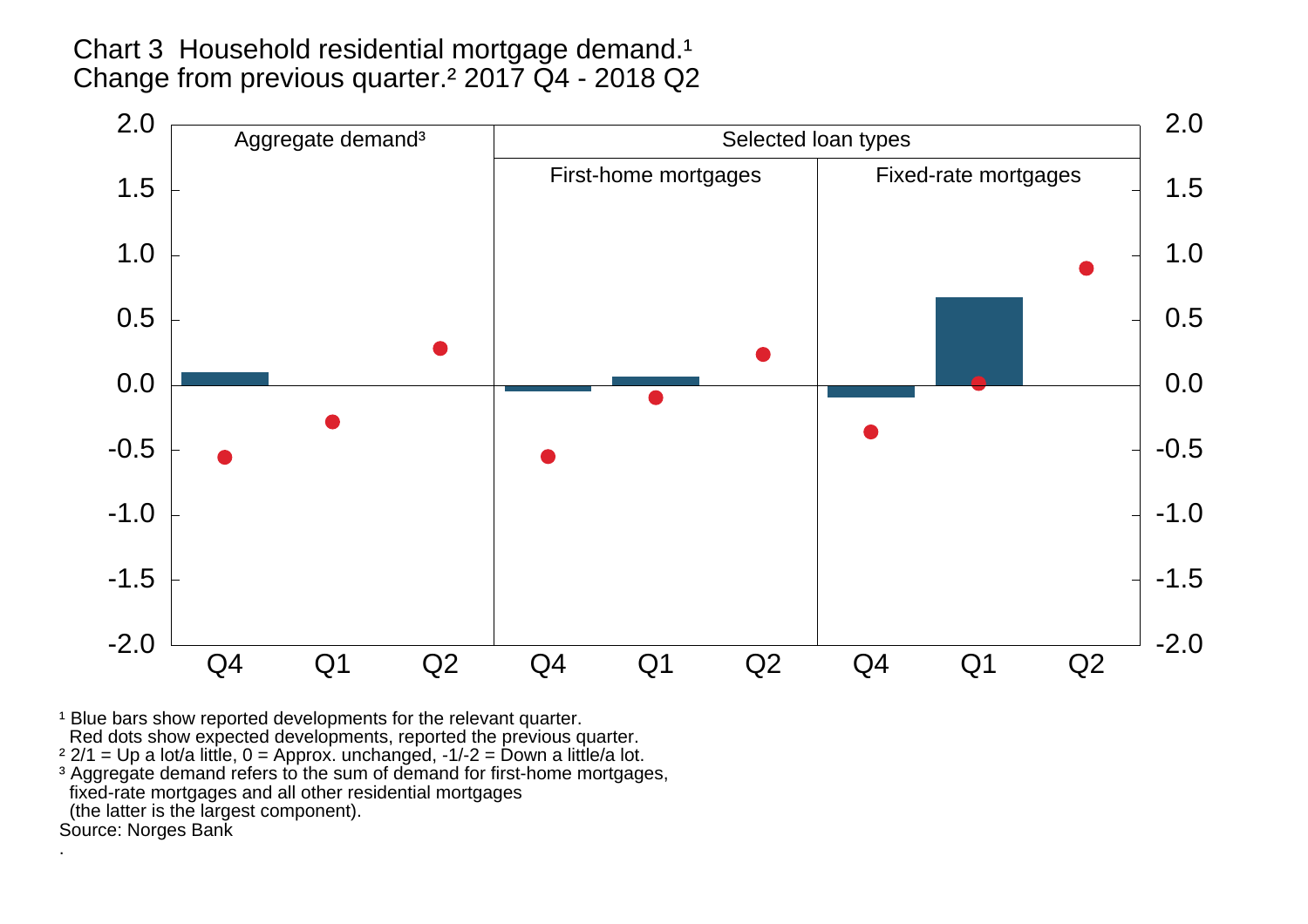Chart 4 Credit standards for households.<sup>1</sup> Change from previous quarter.² 2017 Q4 - 2018 Q2



<sup>1</sup> Blue bars show reported developments for the relevant quarter. Red dots show expected developments, reported the previous quarter.<br><sup>2</sup> 2/1 = Much/Somewhat easier to obtain credit,

0 = Approx. unchanged, -1/-2 = Somewhat/Much tighter credit standards.

<sup>3</sup> Overall credit standards refers to credit standards for first-home mortgages and all other residential mortgages (the latter is the largest component).Source: Norges Bank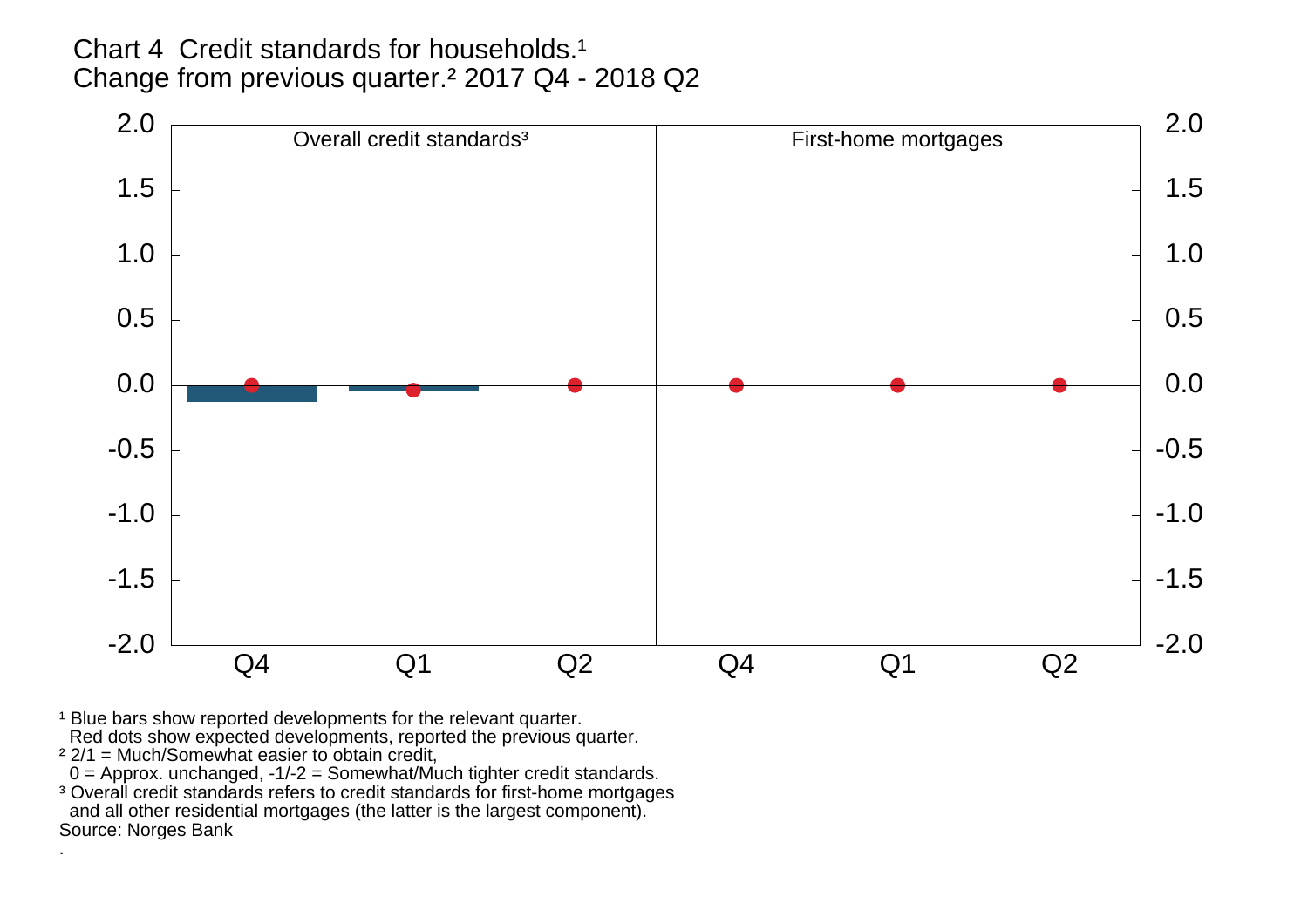## Chart 5 Factors affecting credit standards.<sup>1</sup> Change from previous quarter.² 2017 Q4 - 2018 Q2

![](_page_5_Figure_1.jpeg)

<sup>1</sup> Blue bars show reported developments for the relevant quarter.

Red dots show expected developments, reported the previous quarter.

 $22/1$  = Much/Somewhat easier to obtain credit,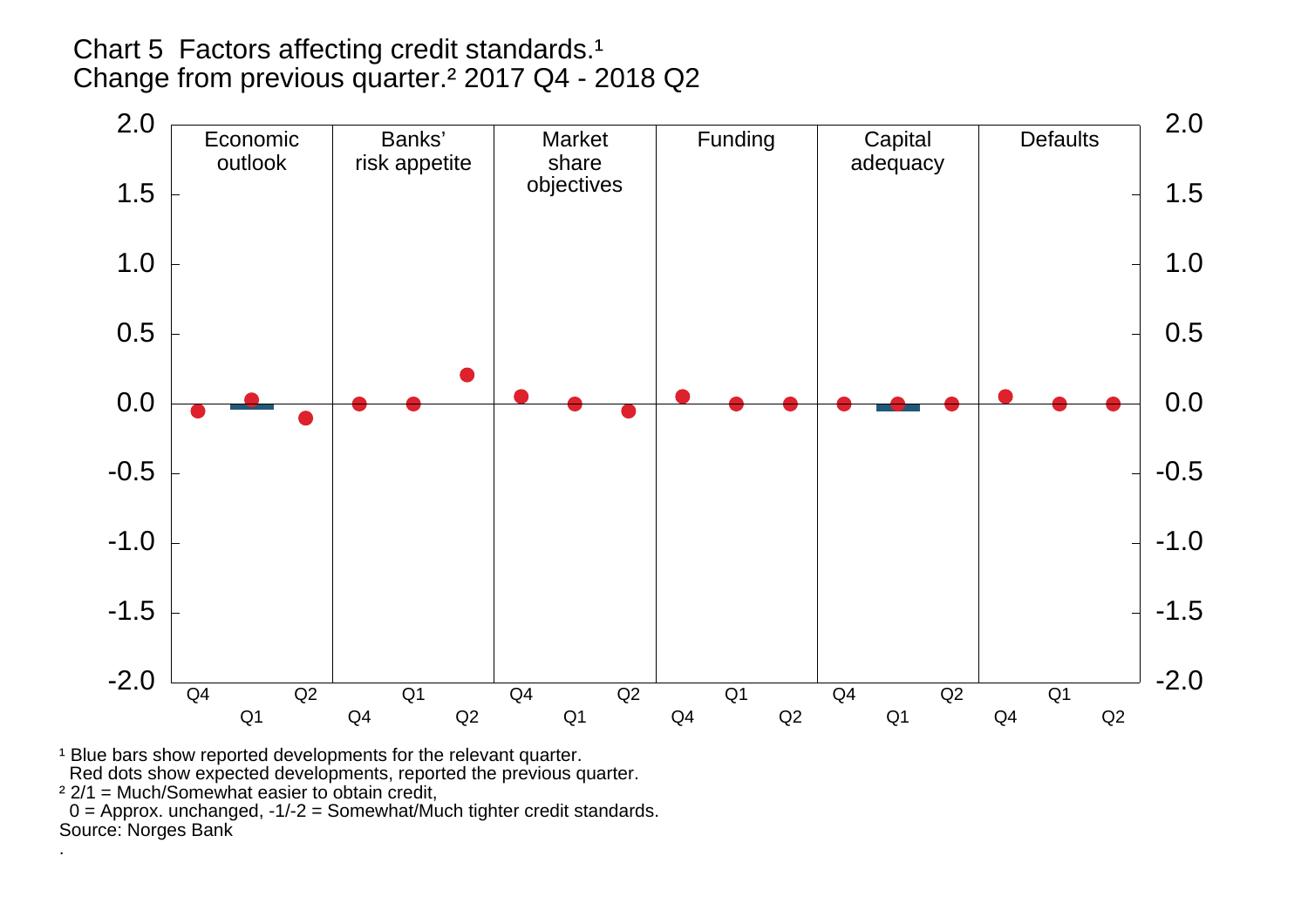Chart 6 Factors affecting credit standards for households.<sup>1</sup> Change from previous quarter.² 2007 Q4 - 2018 Q1

![](_page_6_Figure_1.jpeg)

<sup>1</sup> Total response in a quarter from all banks for all six factors. If all banks responded "much easier to obtain credit" on all factors, the resulting figure would be 12.

² 2/1 = Much/Somewhat easier to obtain credit,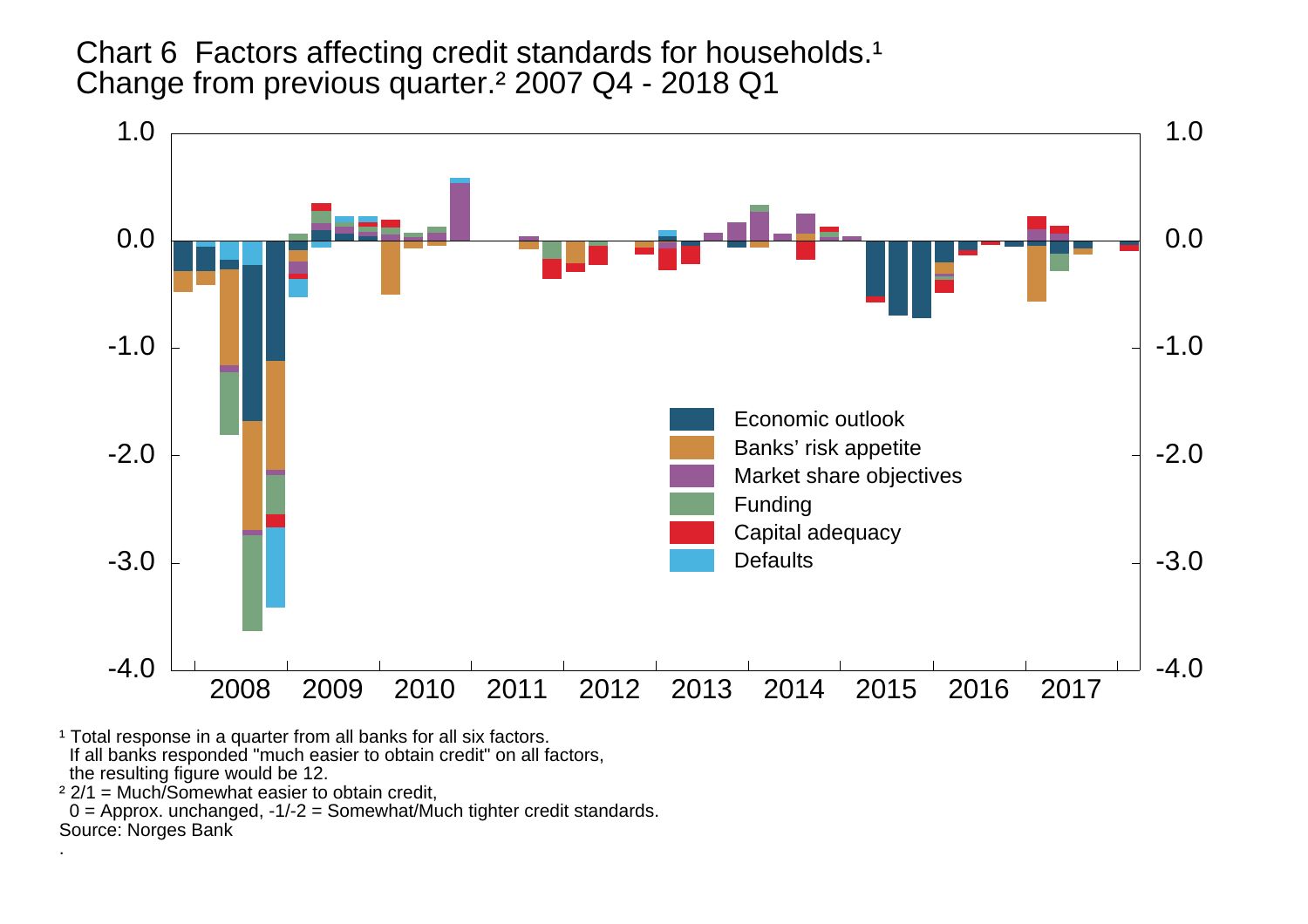Chart 7 Loan conditions for households.<sup>1</sup> Change from previous quarter.² 2017 Q4 - 2018 Q2

![](_page_7_Figure_1.jpeg)

<sup>1</sup> Blue bars show reported developments for the relevant quarter. Red dots show expected developments, reported the previous quarter. ² 2/1 = Up a lot/a little, 0 = Approx. unchanged, -1/-2 = Down a little/a lot.Source: Norges Bank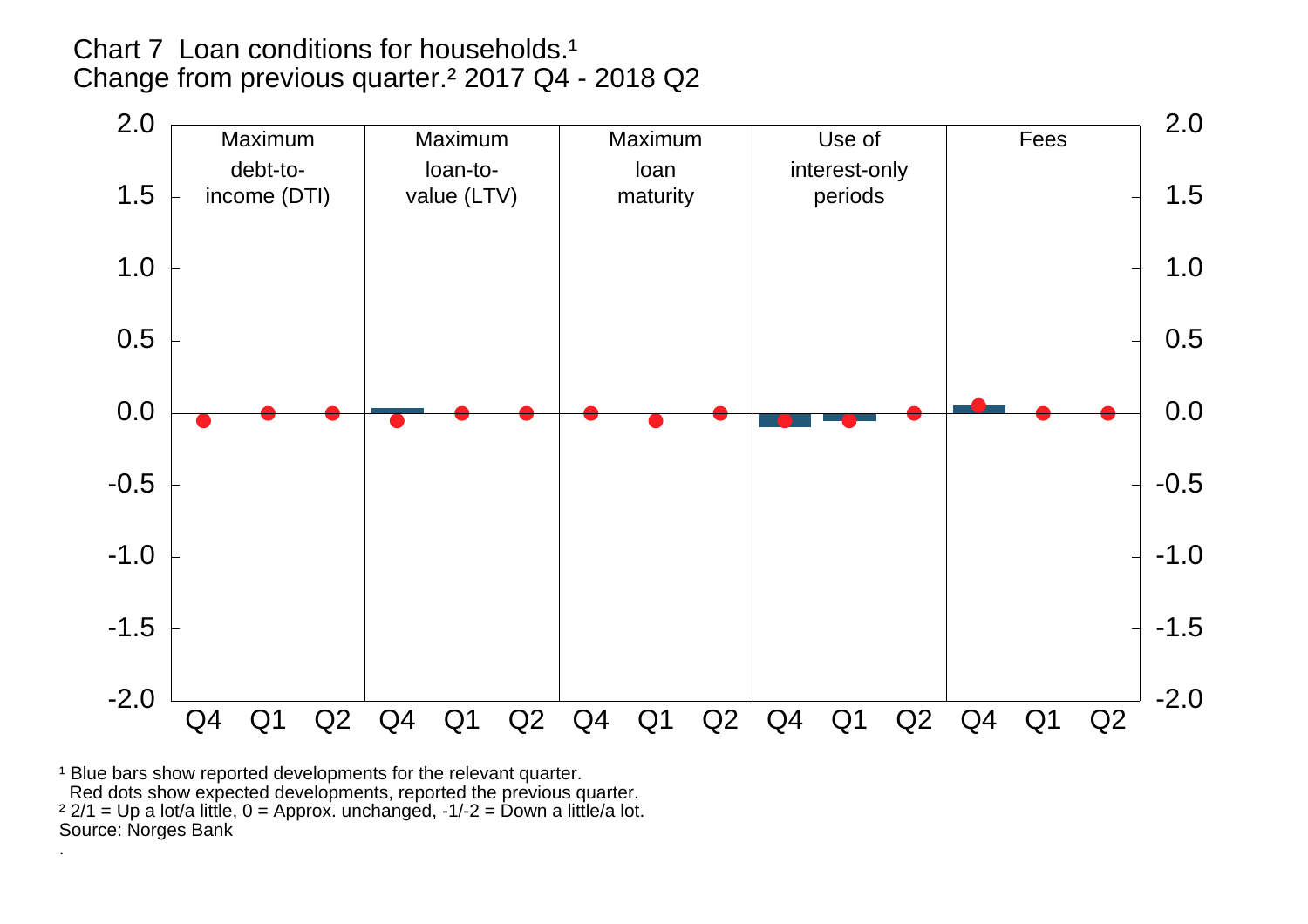Chart 8 Loan conditions for households.<sup>1</sup> Change from previous quarter.² 2007 Q4 - 2018 Q1

![](_page_8_Figure_1.jpeg)

<sup>1</sup> Total response in a quarter from all banks for all five factors.<br>If all banks responded "much easier to obtain credit" on all factors, the resulting figure would be 10.

² 2/1 = Up a lot/a little, 0 = Approx. unchanged, -1/-2 = Down a little/a lot.

<sup>3</sup> As higher fees make it harder to obtain credit,

the fee series has been negativised.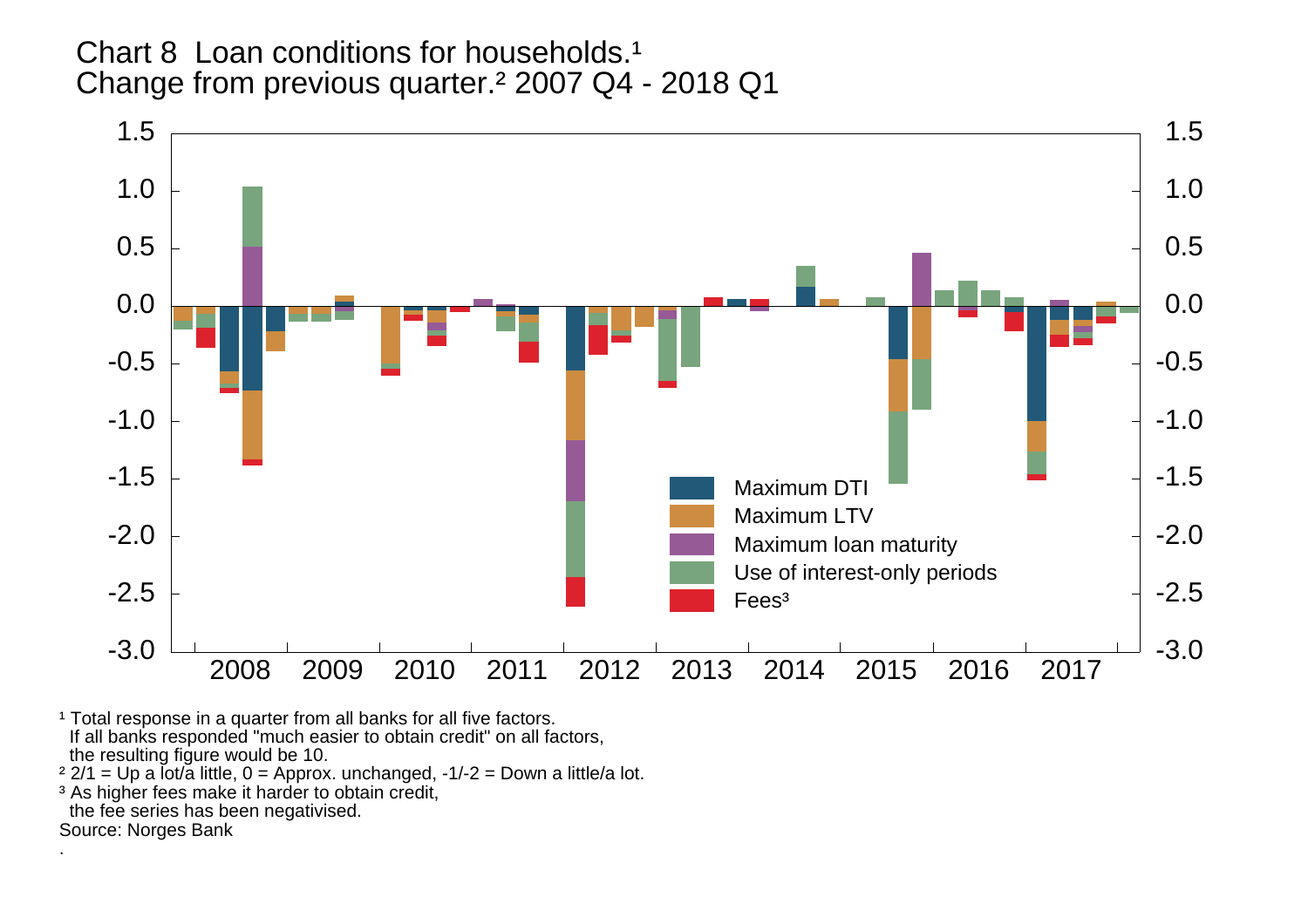Chart 9 Lending rates and lending margins.<sup>1</sup> Lending to households. Change from previous quarter.² 2017 Q4 - 2018 Q2

![](_page_9_Figure_1.jpeg)

<sup>1</sup> Blue bars show reported developments for the relevant quarter. Red dots show expected developments, reported the previous quarter. ² 2/1 = Up a lot/a little, 0 = Approx. unchanged, -1/-2 = Down a little/a lot.Source: Norges Bank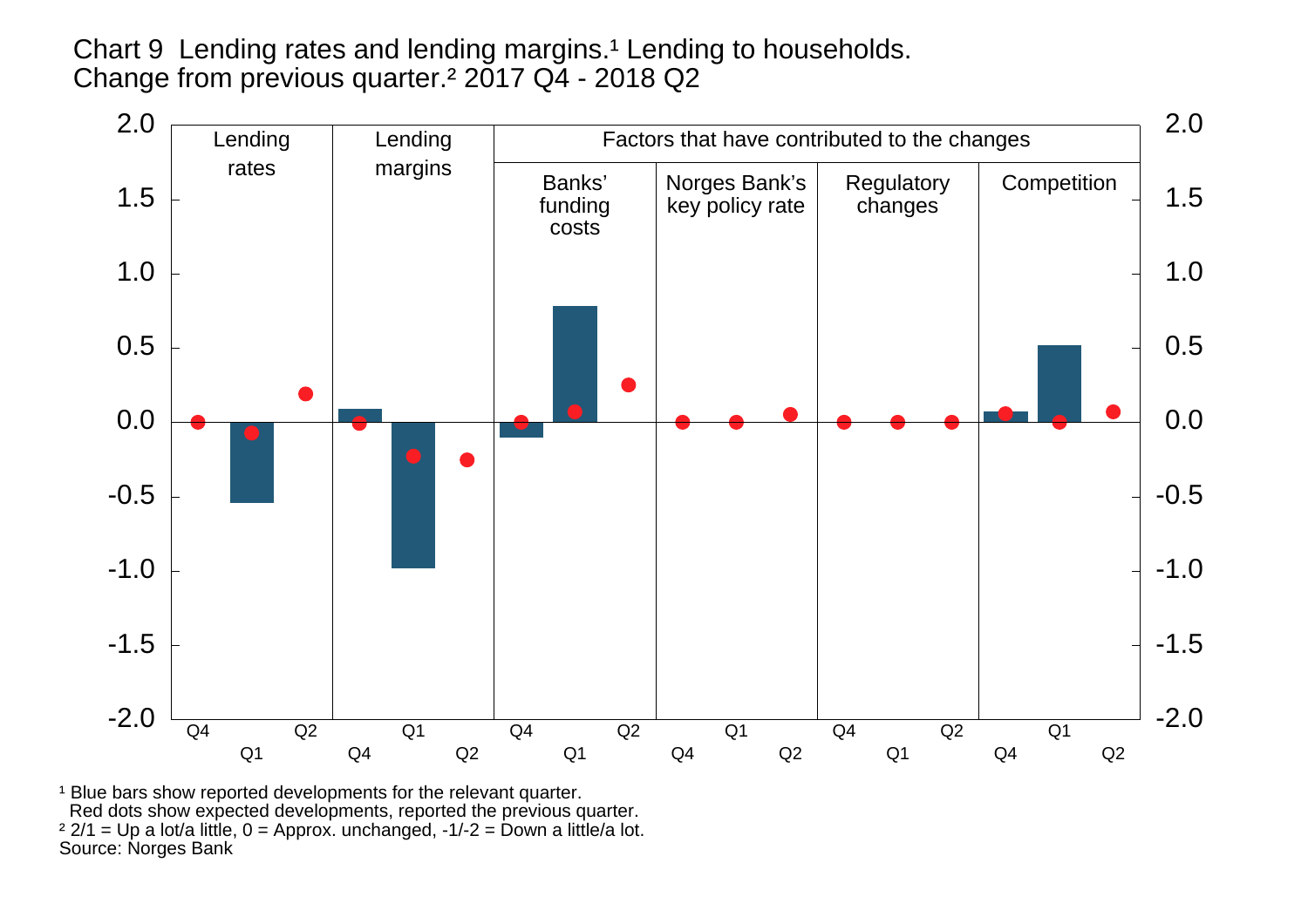Chart 10 Margin on total residential mortgage loans to households.<sup>1</sup> Change from previous quarter.² 2007 Q4 - 2018 Q2

![](_page_10_Figure_1.jpeg)

<sup>1</sup> The blue line shows reported developments in the relevant quarter. The blue dot shows expected developments for the next quarter. ² 2/1 = Up a lot/a little, 0 = Approx. unchanged, -1/-2 = Down a little/a lot.Source: Norges Bank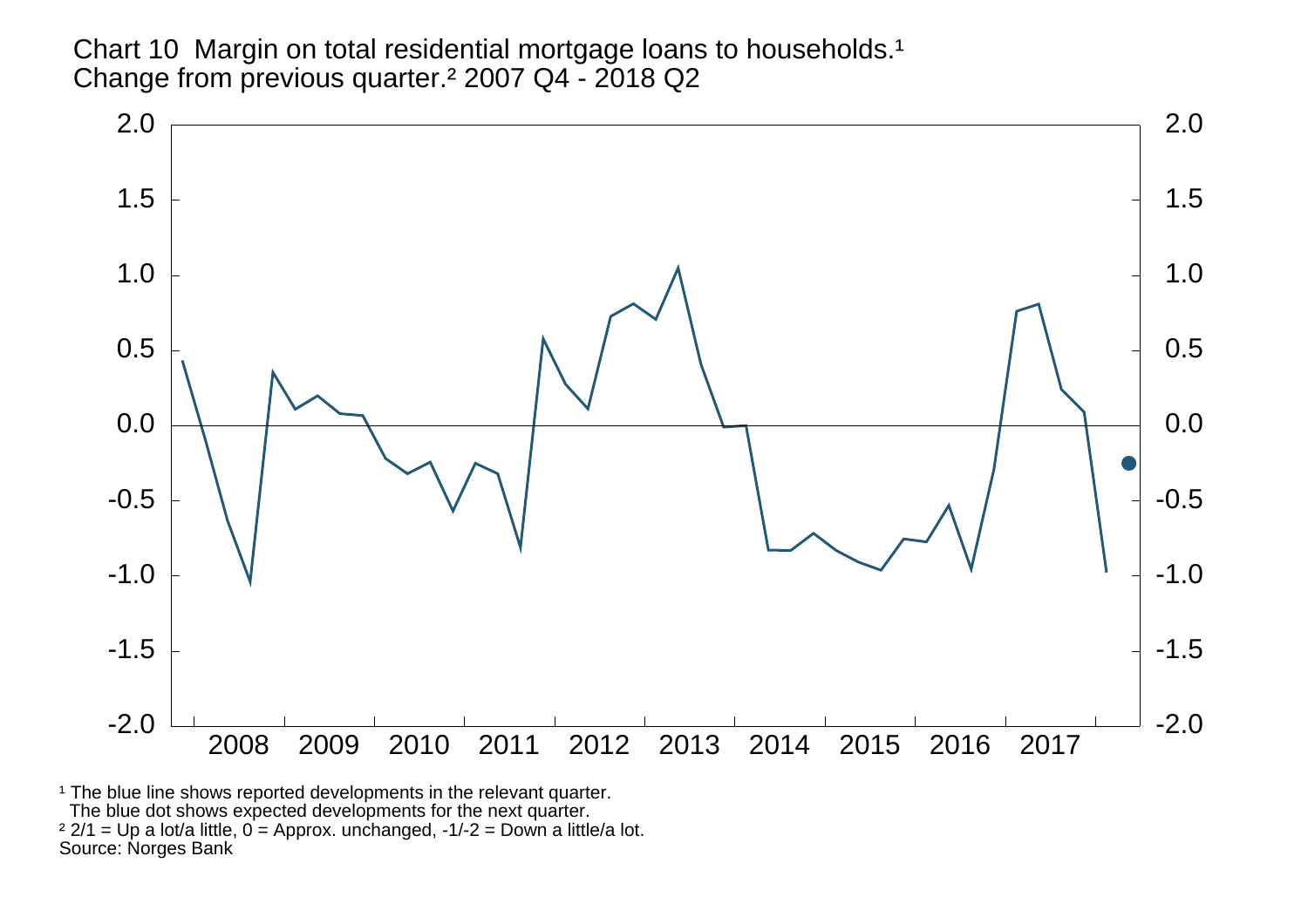Chart 11 Credit demand from non-financial enterprises.<sup>1</sup> Change from previous quarter.² 2017 Q4 - 2018 Q2

![](_page_11_Figure_1.jpeg)

<sup>1</sup> Blue bars show reported developments for the relevant quarter. Red dots show expected developments, reported the previous quarter.<br><sup>2</sup> 2/1 = Up a lot/a little, 0 = Approx. unchanged, -1/-2 = Down a little/a lot. Source: Norges Bank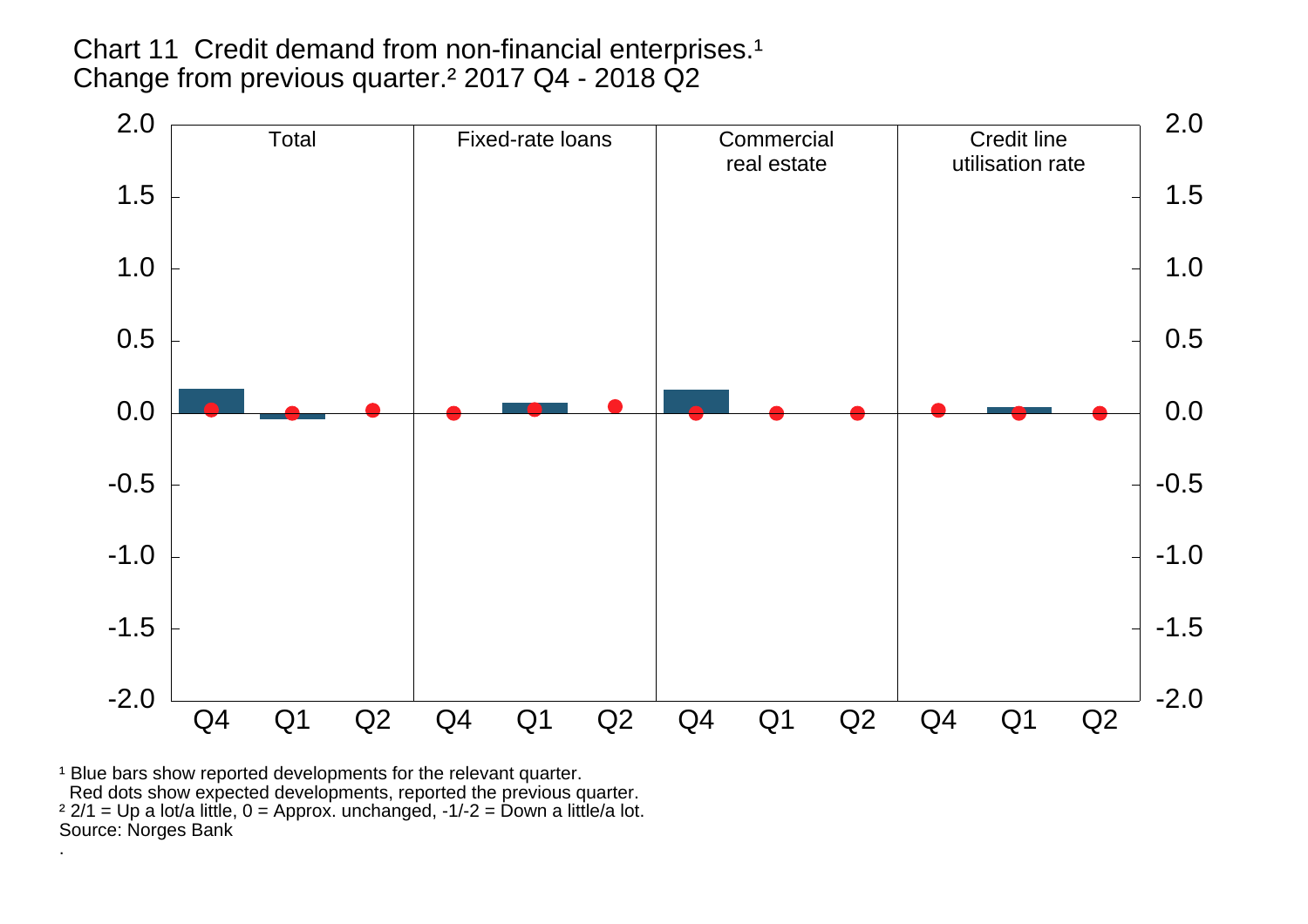Chart 12 Credit standards for non-financial enterprises.<sup>1</sup> Change from previous quarter.² 2017 Q4 - 2018 Q2

![](_page_12_Figure_1.jpeg)

<sup>1</sup> Blue bars show reported developments for the relevant quarter.

Red dots show expected developments, reported the previous quarter.<br><sup>2</sup> 2/1 = Much/Somewhat easier to obtain credit,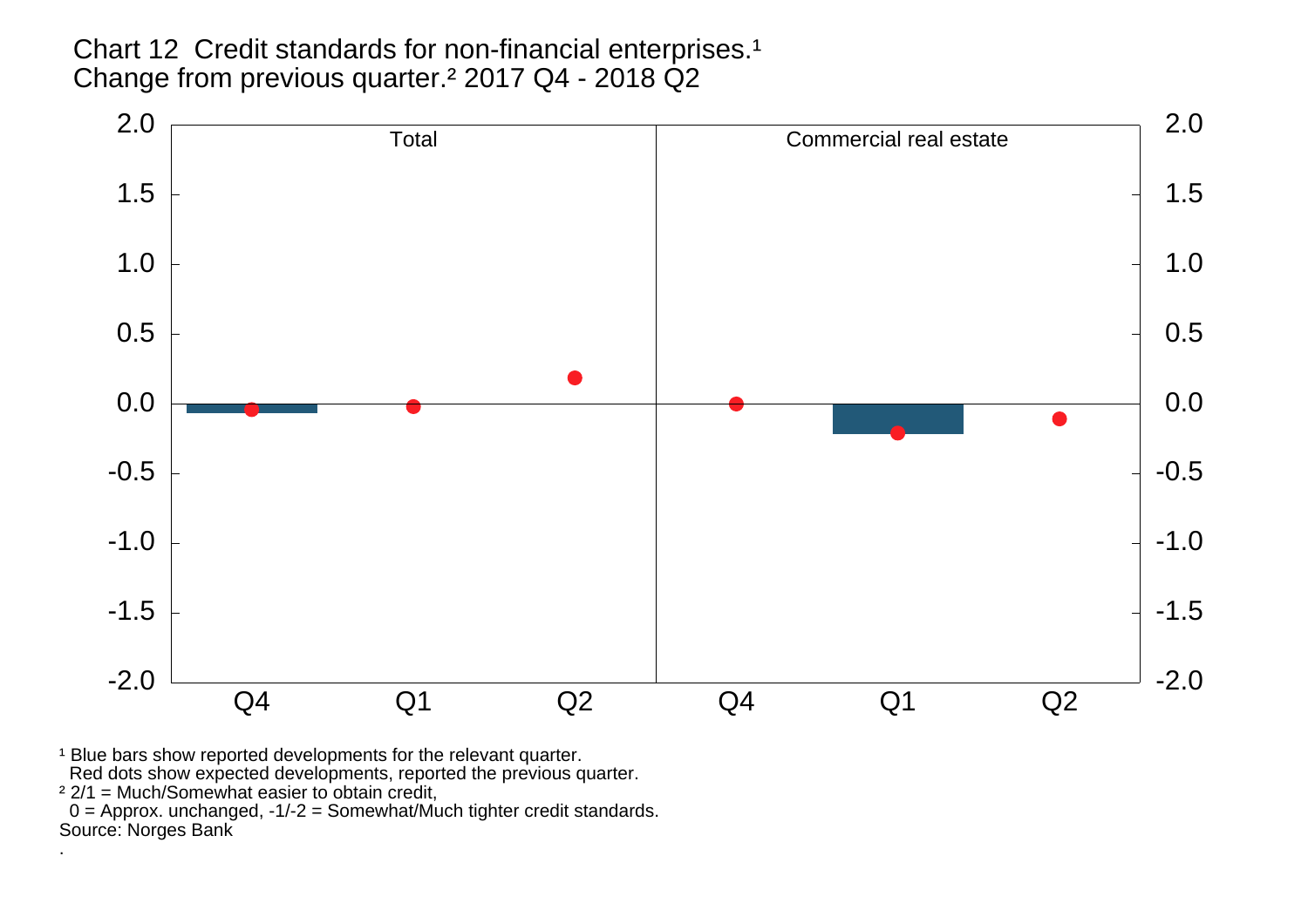Chart 13 Factors affecting credit standards for non-financial enterprises.<sup>1</sup> Change from previous quarter.<sup>2</sup> 2017 Q4 - 2018 Q2

![](_page_13_Figure_1.jpeg)

<sup>1</sup> Blue bars show reported developments for the relevant quarter. Red dots show expected developments, reported the previous quarter. $22/1$  = Much/Somewhat easier to obtain credit,  $0$  = Approx. unchanged, -1/-2 = Somewhat/Much tighter credit standards.Source: Norges Bank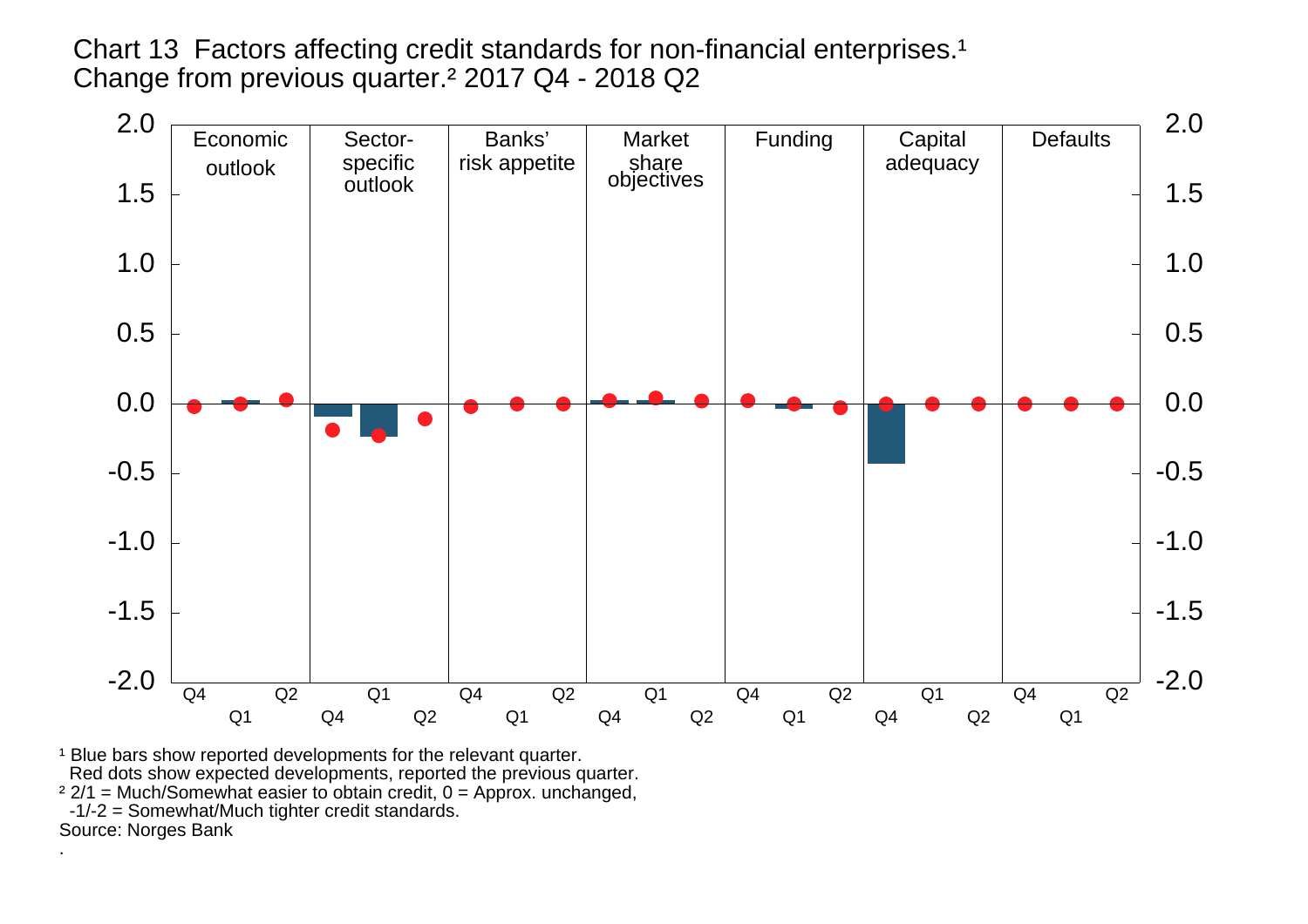Chart 14 Factors affecting credit standards for non-financial enterprises.<sup>1</sup> Change from previous quarter.<sup>2</sup> 2007 Q4 - 2018 Q1

![](_page_14_Figure_1.jpeg)

<sup>1</sup> Total response in a quarter from all banks for all seven factors. If all banks responded "much easier to obtain credit" on all factors, the resulting figure would be 14.

² 2/1 = Much/Somewhat easier to obtain credit,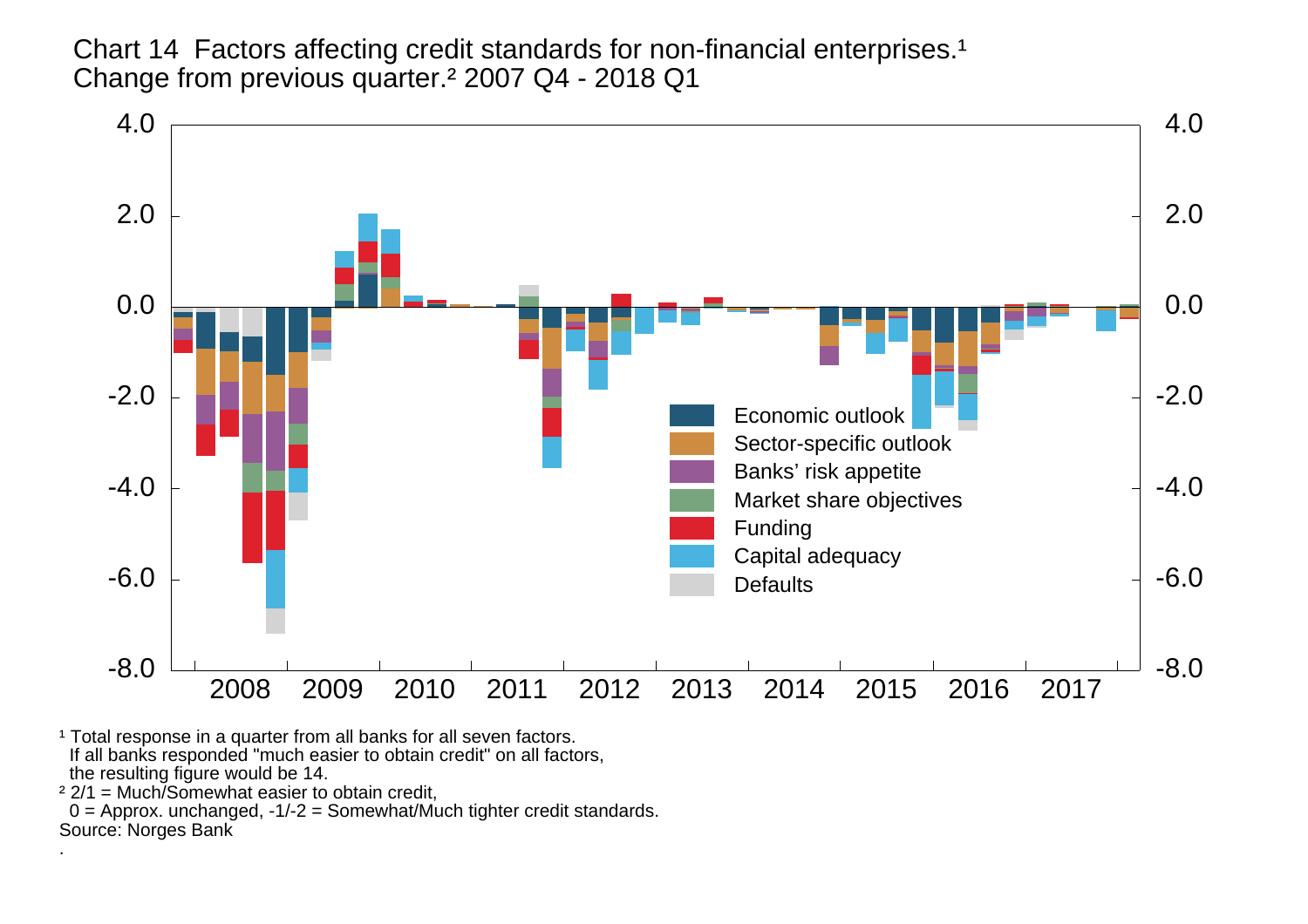Chart 15 Loan conditions for non-financial enterprises.<sup>1</sup> Change from previous quarter.² 2017 Q4 - 2018 Q2

![](_page_15_Figure_1.jpeg)

<sup>1</sup> Blue bars show reported developments for the relevant quarter. Red dots show expected developments, reported the previous quarter.<br><sup>2</sup> 2/1 = Up a lot/a little, 0 = Approx. unchanged, -1/-2 = Down a little/a lot. Source: Norges Bank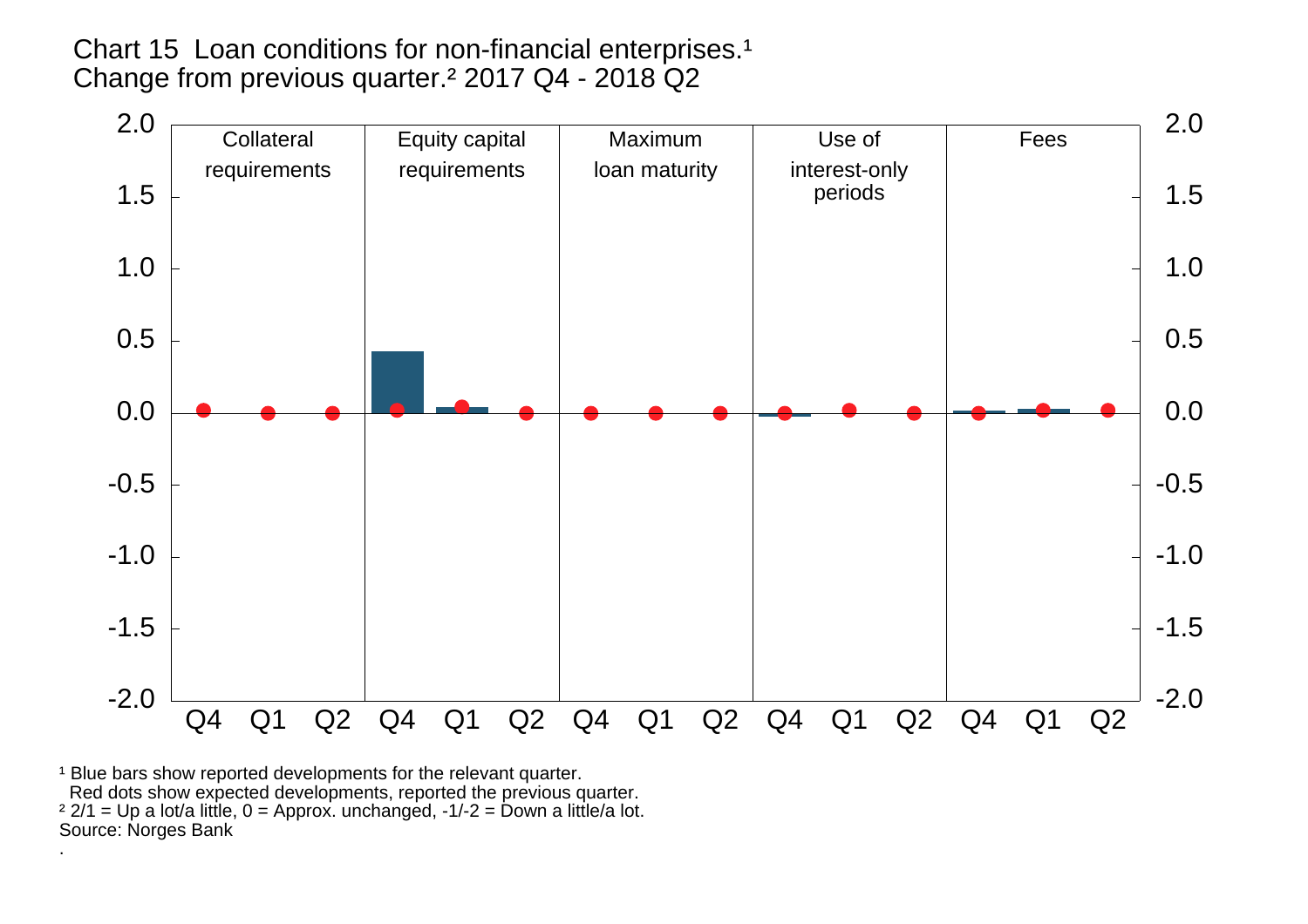Chart 16 Loan conditions for non-financial enterprises.<sup>1</sup> Change from previous quarter.² 2007 Q4 - 2018 Q1

![](_page_16_Figure_1.jpeg)

<sup>1</sup> Total response in a quarter from all banks for all five factors. If all banks responded "much easier to obtain credit" on all factors, the resulting figure would be 10.

² 2/1 = Up a lot/a little, 0 = Approx. unchanged, -1/-2 = Down a little/a lot.

<sup>3</sup> As an increase in the <sup>3</sup>-series makes it harder to obtain credit,

these series have been negativised.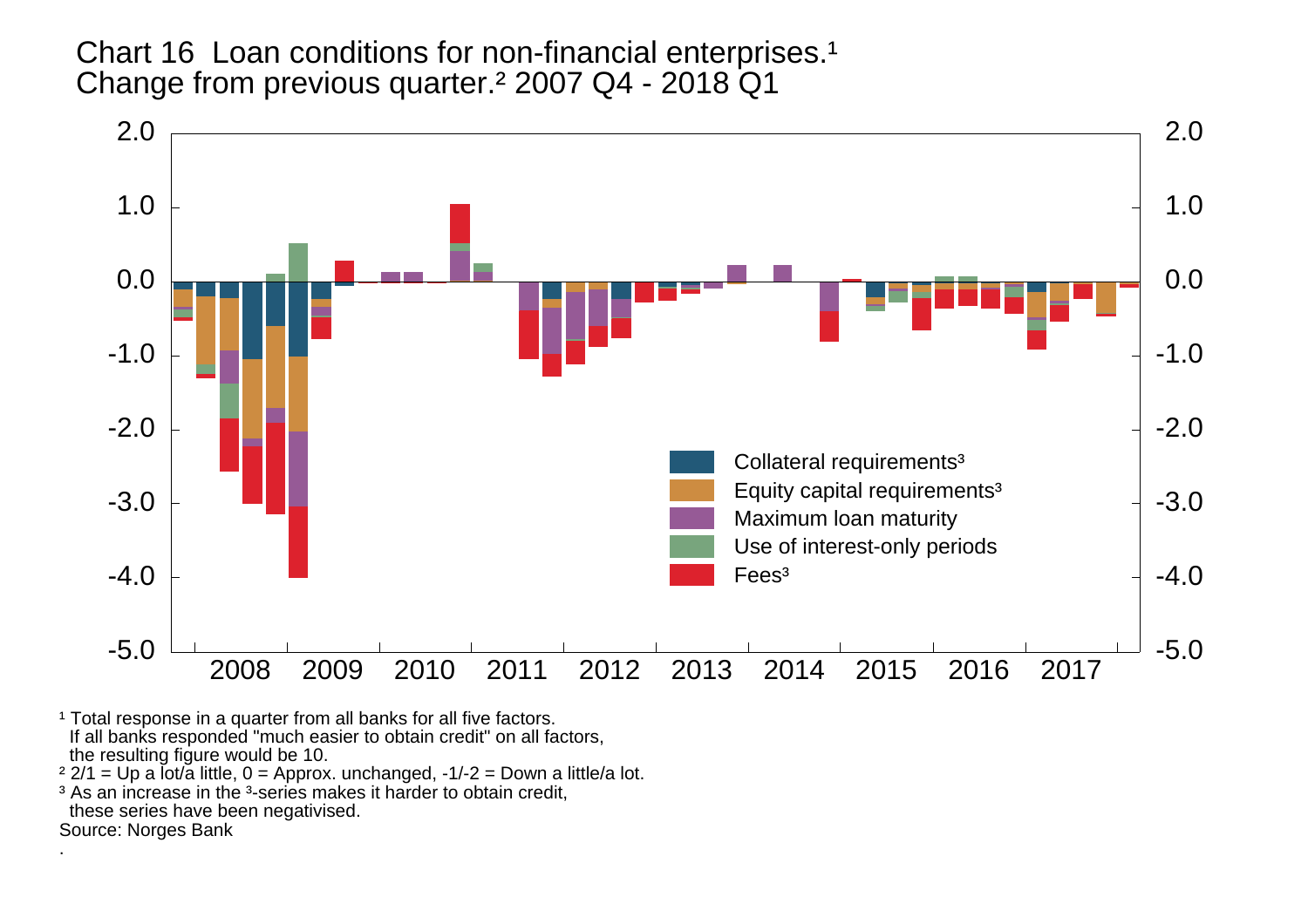Chart 17 Lending rates and lending margins.<sup>1</sup> Loans to non-financial enterprises. Change from previous quarter.² 2017 Q4 - 2018 Q2

![](_page_17_Figure_1.jpeg)

<sup>1</sup> Blue bars show reported developments for the relevant quarter. Red dots show expected developments, reported the previous quarter. ² 2/1 = Up a lot/a little, 0 = Approx. unchanged, -1/-2 = Down a little/a lot.Source: Norges Bank